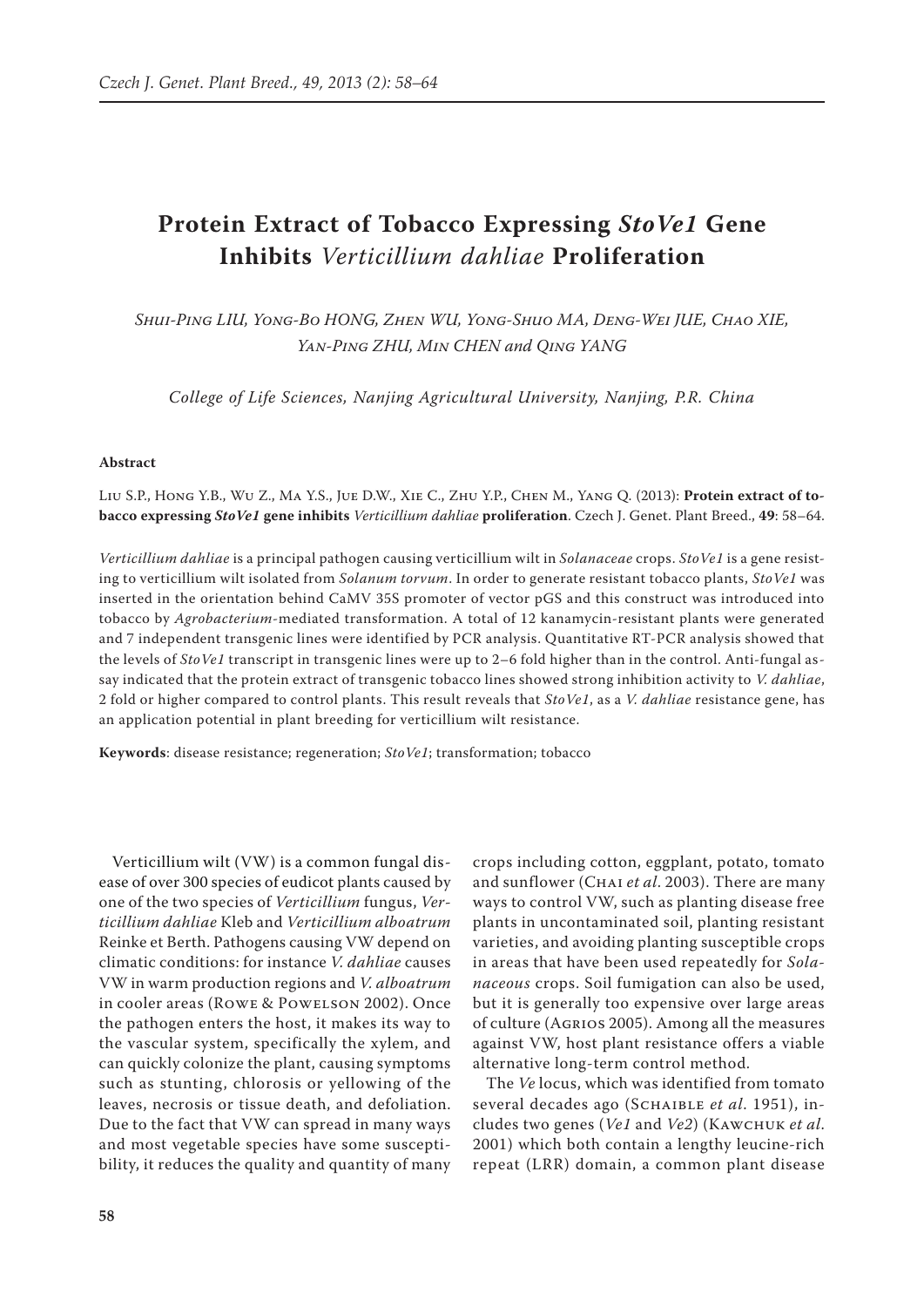resistance gene feature. The *Ve* gene products are predicted to be cell surface receptor proteins based on conserved amino acid sequence motifs and the receptor protein plays a role in the recognition of pathogen-derived molecules (Kawchuk *et al*. 2001). When plants are challenged by pathogens, complex integrated sets of defence responses, both constitutive and induced, are triggered and mediated by high affinity plant cell surface receptors (Dong 1998; Kunkel & Brooks 2002; Nishimura & Dangl 2010; Yang *et al*. 2010; Antonios *et al.* 2012). Then, the plants rapidly express nucleic acid binding leucine-rich repeat (NB-LRR) genebased recognition patterns to establish a series of effector-triggered immunity reactions (Jones & Dangl 2006; Lacombe *et al*. 2010).

*Ve* gene, as a VW resistance gene, has been isolated from different plants such as tomato (Kawchuk *et al*. 2001), *Solanum lycopersicoides* (Chai *et al*. 2003), potato (Simko *et al*. 2004a, b), *Solanum torvum* (Fei *et al*. 2004; Shi *et al*. 2006), mint (Vining & Davis 2009) and *Gossypium barbadense* (Zhang *et al*. 2011) etc. In a study where the *Ve*  gene was cloned from tomato and transformed into potato, results showed that the *Ve* gene conferred the transgenic potato resistance to *V. alboatrum* (Kawchuk *et al*. 2001). In another study it was found that transgenic *Arabidopsis thaliana* with *GbVe* cloned from *Gossypium barbadense* had greater levels of resistance to *V. dahliae* (Zhang *et al*. 2011).

*StoVe1* (accession No. DQ020574) is a *Ve* homologue cloned from *S. torvum* (Shi *et al*. 2006), which has 91% identity in amino acid sequence with its homolog *StVe* (Fei *et al*. 2004). Recently, it was introduced into the potato cultivar Désirée and transgenic plants demonstrated resistance to *V. dahliae* (Liu *et al*. 2012). Tobacco is a *Solanaceae* species and a model plant in biological studies. No report on the genetic transformation of *StoVe1* gene in tobacco has been found to date. In this paper, we present the result of the production of transgenic tobacco plants with *StoVe1* by *Agrobacterium*mediated transformation, which revealed that the protein extract of tobacco expressing *StoVe1* gene inhibited *V. dahliae* proliferation*.*

# **MATERIAL AND METHODS**

**Plant material and growth conditions**. Tobacco (*Nicotiana tabacum* L. cv. NC89) used in the experi-

ment was preserved in our laboratory. The tobacco seeds were disinfected using 70% alcohol and then 10% NaClO, and subsequently inoculated and germinated on MS medium (Murashige & Skoog 1962) containing 3% sucrose and solidified with 0.8% agar at pH 5.8 under a 16 h light : 8 h dark regime. Leaves from 4-week-old plants were taken and used as explants for a transformation experiment.

**Tobacco transformation and regeneration**. The ORF sequence of *StoVe1* gene was inserted in the orientation behind CaMV 35S promoter of the vector pGS (provided by Dr. Chonglin Huang, Beijing Academy of Agriculture and Forestry Sciences, Beijing), designated as pGS-*StoVe1* (Figure 1). After enzyme digestion identification and sequencing, the construct pGS-*StoVe1* was introduced into *Agrobacterium tumefaciens* strain GV3101 using a freeze-thaw method (HOFGEN & WILLMITZER 1988), followed by PCR detection with middle fragment (956 bp) of *StoVe1* primers Meds (5'-CCTTTCACG-TAATGGTCTAAC TGG-3') and Meda (5'-GTTC-CCAAGATTCAGCACTCCAAG-3'). The bacteria were cultured in LB medium (Sambrook *et al*. 2000) supplemented with 100 mg/l kanamycin (Kan) and 50 mg/l rifampicin at 28°C until the optical density of  $OD_{600} = 0.6$ .

Tobacco leaf-disc explants were pre-cultured on T1 medium [MS + 1.0 mg/l 6-benzylaminopurine  $(6-BA) + 0.1$  mg/l  $\alpha$ -naphthalene acetic acid (NAA)] in darkness at 25°C for 2 days, immersed in bacterial suspension for 8 min, dried by sterile filter paper, and subsequently co-cultured on T1 medium under the same conditions as mentioned above for 2 days. Next, the inoculated leaf-disc explants were placed on T2 medium [MS + 1.0 mg/l 6-BA + 0.1 mg/l NAA + 200 mg/l Cefotaxime (Cef) + 50 mg/l Kan] and incubated under 12/12 h photoperiod at 25°C. Subculture was done on fresh T2 medium on a weekly basis. Approximately 4 weeks later, shoots (1 cm long) were excised and rooted on MS medium supplemented with 50 mg/l Kan. Surviving plantlets were propagated on MS medium.



Figure 1. Structure of the expression cassette of pGS- -*StoVe1* vector and its restriction sites

LB: T-DNA left border; *npt* II: neomycin phosphotransferase II; P35S: promoter from cauliflower mosaic virus; nos: nos terminator**;** RB: T-DNA right border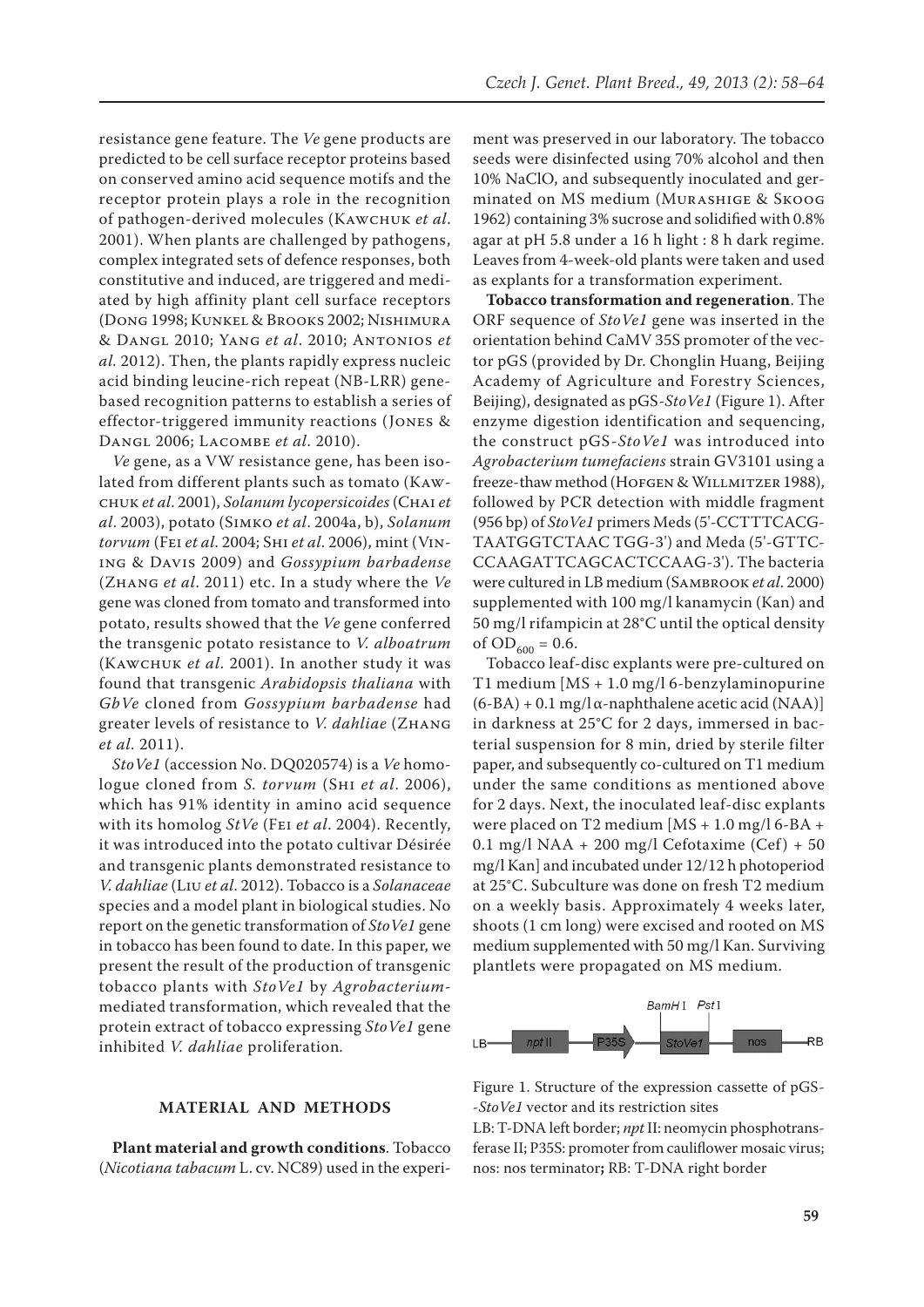**Transgenic plant identification**. Genomic DNA was extracted from young leaves of transgenic and wild-type plants using CTAB method (Hu *et al*. 2003). PCR was performed using primers which contain the partial sequence of pGS vector Yans (5'-AAGGACAGTAGAAA AGGAAGGTGGC -3') and Yana (5'-CACTTGTCTTGTGGTTCCATTTT-GC-3') under these thermal conditions: 94°C for 4 min, followed by 33 cycles of 30 s at 94°C, 30 s at 56°C, 40 s at 72°C, and final 10 min incubation at 72°C. The presence of *StoVe1* gene was identified by the PCR product expected to be a 660 bp fragment.

**Analysis of gene expression**. Expression analysis of *StoVe1* was carried out by quantitative RT-PCR (qRT-PCR) with primers *StoVe1*-RTS (5'-AGGTC-CTCTCACTTTCTTCCAAC-3') and *StoVe1*-RTA (5'-CAACTGAGGAAATGCGAAAGAGG-3') designed according to the conservative fragment of *StoVe1*. Total RNA was extracted from the root of transgenic and wild-type tobacco plants using TRIzol Reagent (Tiangen, Beijing, China) following the manufacturer's instructions. cDNA was synthesized using random primers and Reverse Transcription System kit (Takara, Dalian, China). The tobacco gene glyceraldehyde-3-phosphate dehydrogenase (*gapdh*) was used as an internal control. PCR reaction of *gapdh* used specific primers *gapdh*-S (5'-CAAGGACTGGAGAGGTGG-3') and *gapdh*-A (5'-TTCACTCGTTGTCGT ACC-3'). The qRT-PCR was accomplished on Mastercycler ep realplex machine (Eppendorf, Hamburg, Germany) with the following SYBR Premix Ex Taq (Takara, Dalian, China) reaction system and steps:  $94^{\circ}$ C for 1 min,  $(95^{\circ}$ C 15 s,  $54^{\circ}$ C 30 s)  $\times$  40. Correspondence expression content  $(2^{-\Delta \Delta CT})$ was calculated following the formula: ∆∆CT =  $(C_{T.Target} - C_{T.GAPDH}) \times X - (C_{T.Target} - C_{T.GAPDH})$ × 0. X stands for different lines and 0 stands for one time expression of *StoVe1* after calibration by *GAPDH*. Each treatment was repeated three times.

**Antifungal assay**. One gram of leaf tissue was ground with phosphate buffer solution (PBS). After centrifugation at 15 000 g for 10 min, the supernatant liquid containing proteins was collected as crude protein solution.

Antifungal assay *in vitro* was carried out according to the method of Hu *et al*. (1999). *V. dahliae* was inoculated in the central hole of the PDA medium plate, and subsequently cultivated at 25°C in darkness for two days. When the mycelium diameter was 2 cm, 32 μg of protein extract was

added to the other two holes. The plate was put at 4°C overnight until the protein solution permeated into the nutrient medium. The radius of inhibition zone was measured after 10 days of culture. The experiment consisted of 4 treatments which were wild-type tobacco,  $T_{0-7}$ ,  $T_{0-11}$  and  $T_{0-14}$ . Each treatment was repeated three times. Inhibition rate was calculated using the following formula: inhibition rate = (the inhibition zone radius of non-treatment – the inhibition zone radius of treatment)/the inhibition zone radius of nontreatment  $\times$  100 (%).

#### **RESULTS**

#### **Regeneration of transgenic plants**

The leaf-disc explants infected with *A. tumefaciens* were cultured on T2 medium for callus and shoot induction (Figure 2a). Callus appeared two weeks after inoculation (Figure 2b). Then the explants with callus were transferred to fresh T2 medium for shoot formation. Shoots formed after about four to five weeks of culture (Figure 2c). Finally, they were selected on Kan-selective medium for rooting (Figure 2d). A total of 12 independent Kan-positive lines were obtained.



Figure 2. Regeneration of *StoVe1* transgenic tobacco plants

a: explants; b: callus formation; c: shoot formation; d: selection of transgenic plantlets in MS with 50 mg/l Kan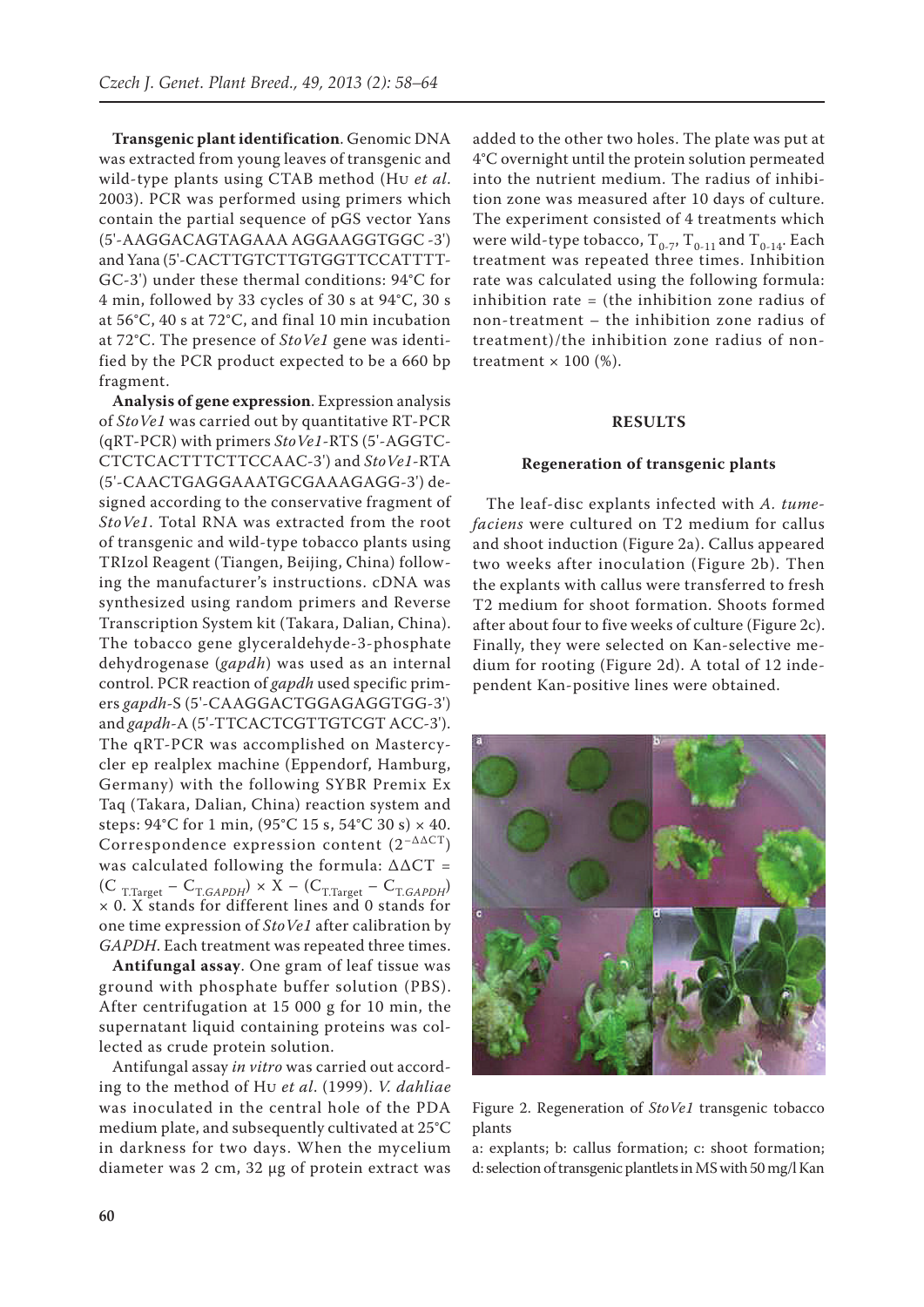## **Identification of transgenic plants**

Transgenic lines were identified by PCR analysis using the specific primers of pGS-*StoVe1*. A 660 bp band was amplified in seven Kan resistant lines. No band was observed in the wild-type plant (Figure 3).

# **Analysis of** *StoVe1* **gene expression**

For the reason that plants were infected with VW mainly through roots, the expression of *StoVe1* gene was analysed in roots of three transgenic lines which were randomly selected. As shown in Figure 4, the respective contents of transcript in line  $T_{0-7}$ ,  $T_{0-11}$  and  $T_{0-14}$  were 2 fold, 6 fold and 3 fold higher as compared to the wild type control. Hence all of the transgenic lines increased the transcript content compared to the wild-type control, among which line  $T_{0-11}$  showed the highest level of expression. It was also observed that there were considerable differences in expression among the transgenic lines which might result from the position and copy number of integrated gene in the genome of transgenic plants (Emani *et al.* 2003; Vidal *et al.* 2006; Shah *et al.* 2010).



Figure 3. Identification of *StoVe1* transgenic tobaccos by PCR analysis

M: DNA marker; C: wild-type tobacco; P: pGS*-StoVe1*;  $T_{0-1}$ ,  $T_{0-3}$ ,  $T_{0-5}$ ,  $T_{0-7}$ ,  $T_{0-10}$ ,  $T_{0-11}$ ,  $T_{0-14}$ : transgenic plants





C: wild-type tobacco;  $T_{0-7}$ ,  $T_{0-11}$ ,  $T_{0-14}$ : transgenic lines; a, b, c: *P* value of transgenic lines, a < 0.05, b < 0.01, c < 0.05



Figure 5. Colonies of *V. dahliae* on the media containing the protein extracts from transgenic and wild-type tobaccos

1: PBS control; C: wild-type tobacco;  $T_{0-11}$ : transgenic tobacco  $T_{0-11}$ 

# **Inhibitory effect of transgenic tobacco protein extract on** *V. dahliae*

*V. dahliae* was inoculated on media containing protein extracts of transgenic lines or wildtype plants. Observations demonstrated that the radius of the colony on the medium containing the protein extract of transgenic plant (Figure 5) was much more reduced compared to that of the control  $(P < 0.05)$ , which revealed that the growth of *V. dahliae* was significantly inhibited by the protein extract of transgenic plants. The analysis indicated that the inhibition rates were visibly higher in the three transgenic lines, about twice or more than in the wild-type control (Table 1).

### **DISCUSSION**

Tobacco is an important economic crop which can be damaged by numerous diseases such as brown spot, verticillium wilt, black shank, bacterial wilt, mosaic virus disease etc. Although *V. dahliae*-

Table 1. Inhibition rate of the protein extract of transgenic and wild-type tobacco to *V. dahliae*

| Treatment  | Radius of inhibition<br>zone $(mm)$ | Inhibition rate (%) |
|------------|-------------------------------------|---------------------|
| <b>WT</b>  | 28.3                                | 14.2                |
| $T_{0-11}$ | 21.3                                | $35.5^{\circ}$      |
| $T_{0-14}$ | 23.3                                | $29.4^{b}$          |
| $T_{0-7}$  | 24.0                                | 27.3 <sup>c</sup>   |

WT – wild-type tobacco;  $T_{0-11}$ ,  $T_{0-14}$ ,  $T_{0-7}$  – transgenic tobacco; a, b,  $c - P$  value of transgenic lines,  $a < 0.05$ ,  $b < 0.05, c < 0.01$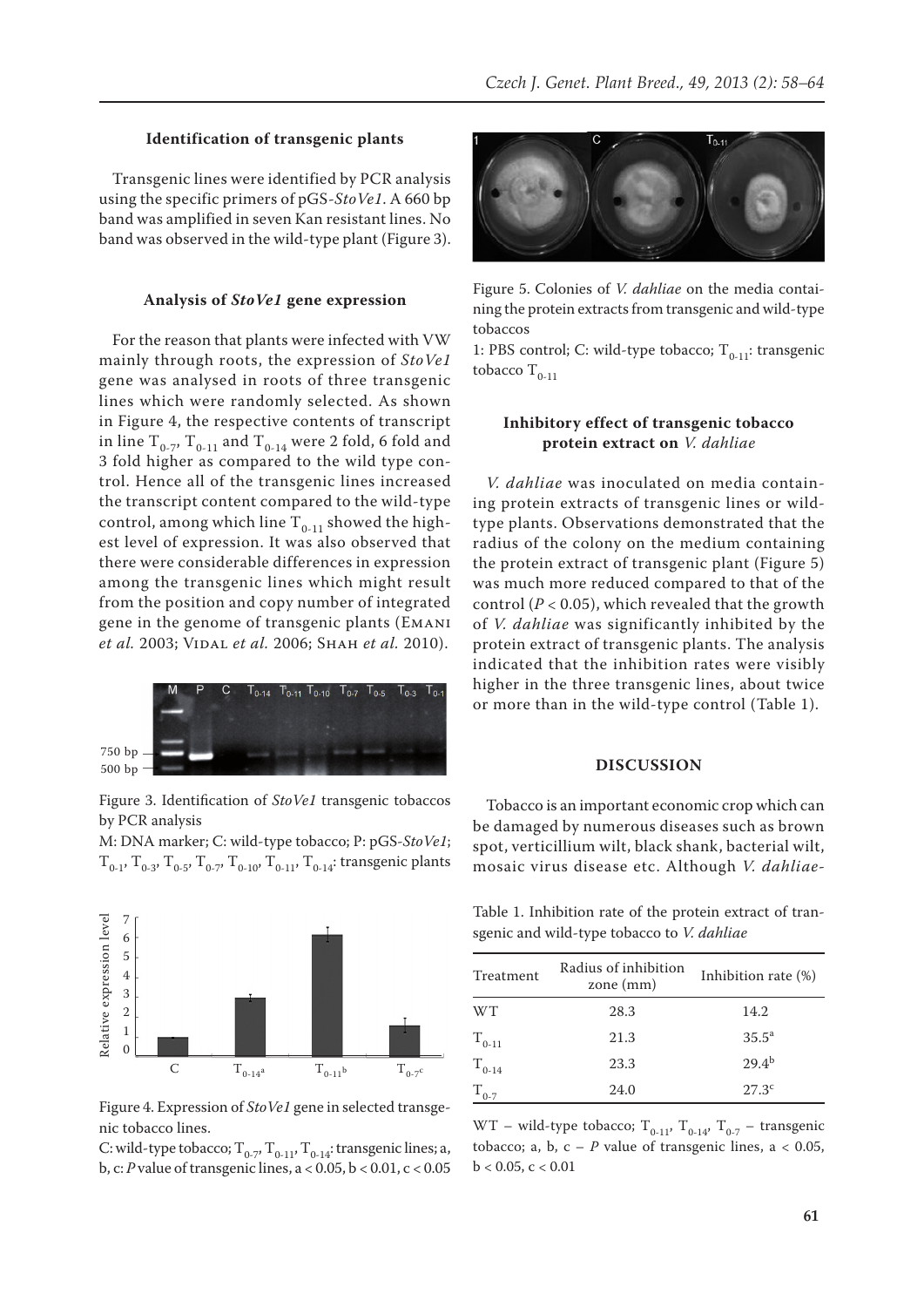induced verticillium wilt of tobacco constituted an economic problem in some countries such as in New Zealand in 1969 (MAHANTY 1970), there is nonetheless limited literature about verticillium wilt of tobacco. Recently, a sea-island cotton (*Gossypium barbadense* L.) thaumatin-like protein gene (*GbTLP1*) has been overexpressed in tobacco. The transgenic tobacco with constitutively higher expression of the *GbTLP1* showed enhanced resistance against *V. dahliae* (Munis *et al.* 2010). In the meantime, as VW resistance genes, *Ve* genes isolated from different plants have been transferred into some crops such as potato (Kawchuk *et al.* 2001; Liu *et at.* 2012) and *Arabidopsis thaliana*  (Zhang *et al.* 2011). In this study, we successfully generated tobacco plants expressing *StoVe1* gene and we demonstrated that *StoVe1* independently confers resistance to *V. dahliae*, which has not been reported to date as to our knowledge.

*In-vitro* inhibitory assays showed that the inhibition rates of transgenic tobacco protein extracts to *V. dahliae* ranged from 27.3 to 35.5%, which was noticeably higher than that of wild-type tobacco whose inhibition rate was 14.2%, but lower than in transgenic potato whose inhibition rate ranges from 39.4 to 45.5% (Liu *et al.* 2012), suggesting that the expression of *StoVe1* varies across different recipients. In this study, we observed differences in inhibition rate among the transgenic lines. To verify whether the difference is a consequence of the expression of the transgene, quantitative RT-PCR analysis was performed. The result indicated that *StoVe1* gene was differentially expressed among transgenic tobacco lines and this was consistent with the result of the inhibitory assay. In genetic transformation, the difference in gene expression between transgenic lines has frequently been observed, which mainly results from the position and copy number of integrated gene in the genome of transgenic plants (Emani *et al.* 2003; Vidal *et al.* 2006; Shah *et al.* 2010).

Until now, the VW resistance mechanism of *Ve* genes across different plants has been obscure. It is clear that both *V. dahliae* and *V. alboatrum* are causes of VW. In susceptible potato plants, the expression of individual *Ve* loci (*Ve1* and *Ve2*) conferred resistance to *V. alboatrum* (Schaible *et al*. 1951; Kawchuk *et al*. 2001). Both transgenic *Arabidopsis thaliana* with *GbVe* and transgenic potato cultivar Désirée with *StoVe1* (Liu *et al*. 2012) had greater levels of resistance to *V. dahliae*  (Zhang *et al*. 2011). All above examples indicate

that there is a conservation of VW resistance signalling mechanisms across different plant species, and that the expression of orthologous *Ve* genes can confer resistance not only to *V. alboatrum*  but also to *V. dahliae*. This is further confirmed by our experiment in which the protein extract of transgenic tobacco expressing *StoVe1* gene cloned from *S. torvum* inhibited *V. dahliae* proliferation*.* Orthologous *Ve* resistance genes contain a lengthy leucine-rich repeat (LRR) domain and their products are predicted to be cell surface receptor proteins (Kawchuk *et al*. 2001). All of the aforementioned features of *Ve* genes suggest that they are different from other VW resistance genes, such as endochitinase which is capable of degrading chitin of the cell wall of most fungi to resist *V. dahliae* (TOHIDFAR et al. 2012).

In this paper, it was revealed that the protein extract of tobacco expressing *StoVe1* gene inhibited *V. dahliae* proliferation*,* which has a great potential in plant breeding for VW resistance. In the meantime, further investigation is needed to analyse the stability transformation in the next sexual generations and understand which, if any, amino acids in the LRR domain and conserved amino acid motifs of Ve are key determinants of wilt resistance.

*Acknowledgements*.This study was financially supported by grants from Jiangsu Agricultural Science and Technology Innovation Fund (No. cx (11)1020), National '863' High-tech Program (No. 2010AA10A108), National Pear Industry Technology System (No. CARS-29), National Natural Science Foundation of China (No. 11171155) and a Project Funded by the Priority Academic Program Development of Jiangsu Higher Education Institutions: Modern horticultural science (PAPD). We specially thank Miss Chidie Yang for her assistance in writing the manuscript.

#### **References**

AGRIOS G.N. (2005): Plant Pathology. 5<sup>th</sup> Ed. Elsevier Academic Press, London.

Antonios G.Z., Mairi S.K., Eleni E.T., Epameinon-DAS J.P., ATHANASIOS S.T. (2012): Expression analysis of defense-related genes in cotton (*Gossypium hirsutum*) after *Fusarium oxysporum* f.sp.*vasinfectum* infection and following chemical elicitation using a salicylic acid analog and methyl jasmonate. Plant Molecular Biology Reports, **30**: 225–234.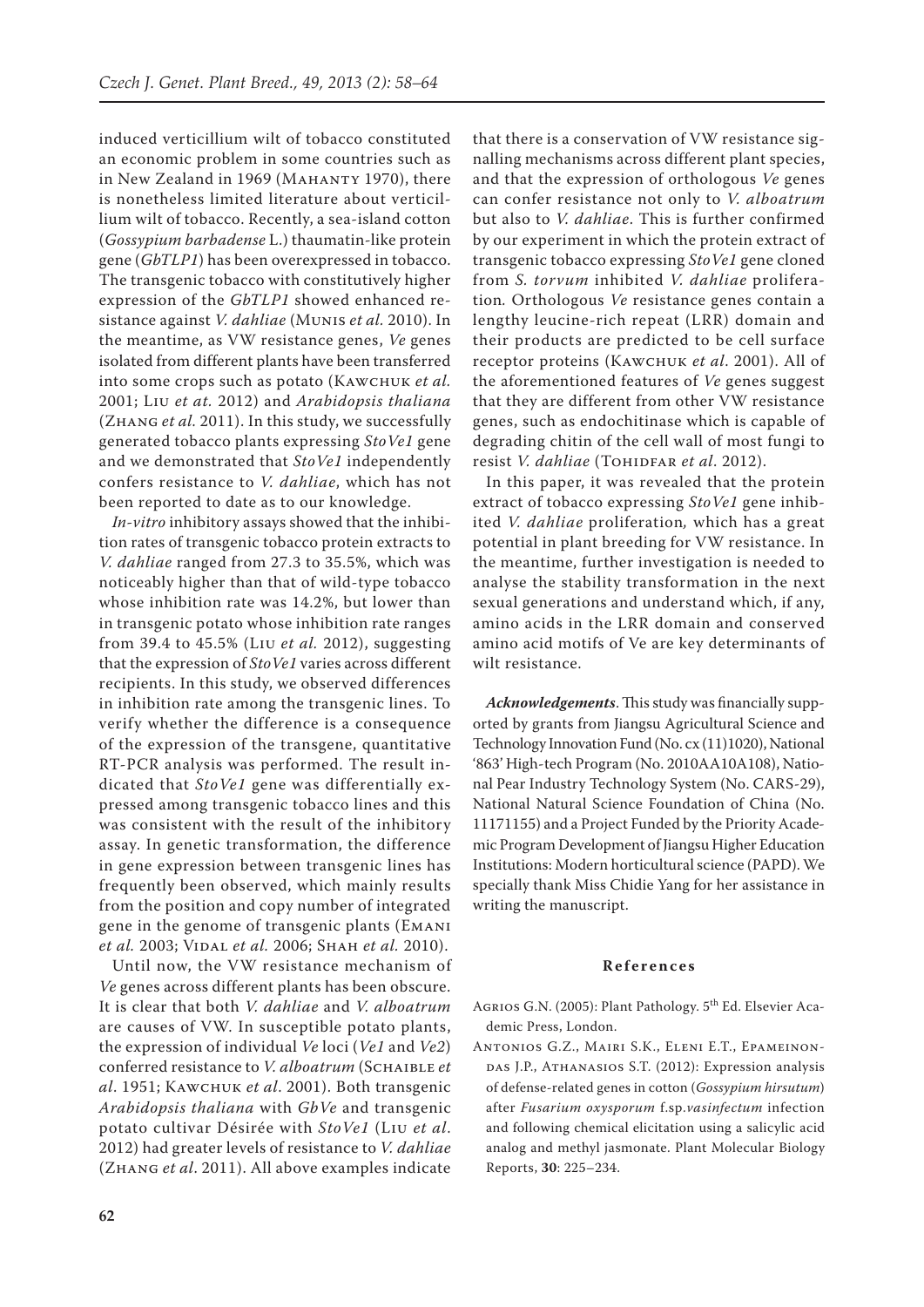- Chai Y., Zhao L., Liao Z., Sun X., Zuo K., Zhang L., Wang S., Tang K. (2003): Molecular cloning of a potential *Verticillium dahliae* resistance gene *SlVe1* with multi-site polyadenylation from *Solanum lycopersicoides*. DNA Sequence, **14**: 375–384.
- Dong X. (1998): SA, JA, ethylene, and disease resistance in plants. Current Opinion Plant Biology, **1**: 316–323.
- Emani C., Garcia J.M., Lopata F.E., Pozo M.J., Uribe P., Kim D.J., Sunilkumar G., Cook D.R., Kenerley C.M., RATHORE K.S. (2003): Enhanced fungal resistance in transgenic cotton expressing an endochitinase gene from *Trichoderma virens*. Plant Biotechnology Journal, **1**: 321–336.
- Fei J., Chai Y., Wang J., Lin J., Sun X., Sun C., Zuo K., Tang K. (2004): cDNA cloning and characterization of the *Ve* homologue gene *StVe* from *Solanum torvum* Swartz. DNA Sequence, **15**: 88–95.
- HOFGEN R., WILLMITZER L. (1988): Storage of competent cells for *Agrobacterium* transformation. Nucleic Acids Research, **16**: 9877–9877.
- Hu J., Nakatani M., Lalusin A., Kuranouchi T., Fujimura T. (2003): Genetic analysis of sweet potato and wild relatives using Inter-Simple Sequence Repeats (ISSRs). Breeding Science, **53**: 297–304.
- Hu P., An C.C., Li Y., Chen Z.L. (1999): Prokaryotic expressed trichosanthin and other two proteins have antifungal activity *in vitro*. Acta Microbiologica Sinica, **39**: 234–240. (in Chinese)
- JONES J.D.G., DANGL J.L. (2006): The plant immune system. Nature, **444**: 323–329.
- Kawchuk L.M., Hachey J., Lynch D.R., Kulcsar F., Rooijen V.G., Waterer D.R., Robertson A., Kokko E., BYERS R., HOWARD R.J., FISCHER R., PRUFER D. (2001): Tomato *Ve* disease resistance genes encode cell surface like receptors. Proceedings of the National Academy of Sciences of the United States of America, **98**: 6511–6515.
- Kunkel B.N., Brooks D.M. (2002): Cross talk between signaling pathways in pathogen defense. Current Opinion in Plant Biology, **5**: 325–331.
- Lacombe S., Rougon-Cardoso A., Sherwood E., Peeters N., Dahlbeck D., Vanesse H.P., Smoker M., Rallapalli G., Thomma B.P.H.J., Staskawicz B., Jones J.D.G., ZIPFEL C. (2010): Interfamily transfer of a plant pattern-recognition receptor confers broad-spectrum bacterial resistance. Nature Biotechnology, **28**: 365–369.
- Liu S.P., Zhu Y.P., Xie C., Jue D.W., Hong Y.B., Chen M., HUBDAR A.K., YANG Q. (2012): Transgenic potato plants expressing *StoVe1* exhibit enhanced resistance to *Verticillium dahliae*. Plant Molecular Biology Reporter, **30**: 1032–1039.
- Mahanty H.K. (1970): Host response of tobacco to *Verticillium dahliae* (tob.) Kleb. – a cytological method of assaying resistance. Nature, **225**: 755–766.
- Munis M.F., Tull., Deng F.L., Tan J.F., Xu L., Xu S.C., Long L., Zhang X.L. (2010): A thaumatin-like protein gene involved in cotton fiber secondary cell wall development enhances resistance against *Verticillium dahliae* and other stresses in transgenic tobacco. Biochemical and Biophysical Research Communications, **393**: 38–44.
- Murashige T., Skoog F. (1962): A revised medium for rapid growth and bioassays with tobacco tissue cultures. Physiologia Plantarum, **15**: 473–497.
- Nishimura M.T., Dangl J.L. (2010): *Arabidopsis* and the plant immune system. Plant Journal, **61**: 1053–1066.
- Rowe R.C., Powelson M.L. (2002): Potato early dying: Management challenges in a changing production environment. Plant Disease, **86**: 1184–1193.
- Sambrook J., Maccallum P., Russell D. (2000): Molecular Cloning: a Laboratory Manual. 3rd Ed. Cold Spring Harbor Laboratory Press, NewYork.
- SCHAIBLE L., CANNON O.S., WADDOUPS V. (1951): Inheritance of resistance to Verticillium wilt in a tomato cross. Phytopathology, **41**: 986–990.
- Shah M.R., Mukherjee P.K., Eapen S.S. (2010): Expression of a fungal endochitinase gene in transgenic tomato and tobacco results in enhanced tolerance to fungal pathogens. Physiology and Molecular Biology of Plants, **16**: 39–51.
- Shi R.J., Yin Y., Wang Z., Chen M., Huang Q.S., Huang L.P., Yang Q. (2006): Cloning and analysis of fulllength cDNA of *StoVe1* gene from *Solanum torvum*. Plant Physiology Communications, **42**: 638–642. (in Chinese)
- Simko I., Costanzo S., Haynes K.G., Christ B.J., Jones R.W. (2004a): Linkage disequilibrium mapping of a *Verticillium dahliae* resistance quantitative trait locus in a tetraploid potato (*Solanum tuberosum*) through a candidate gene approach. Theoretical and Applied Genetics, **108**: 217–224.
- Simko I., Haynes K.G., Jones R.W. (2004b): Mining data from potato pedigrees: tracking the origin of susceptibility and resistance to *Verticillium dahliae* in North American cultivars through molecular marker analysis. Theoretical and Applied Genetics, **108**: 225–230.
- Tohidfar M., Hossaini R., Basher N.S., Meisam T. (2012): Enhanced resistance to *Verticillium dahliae* in transgenic cotton expressing an endochitinase gene from *Phaseolus vulgaris*. Czech Journal of Genetics and Plant Breeding, **48**: 33–41.
- Vidal J.R., Kikkert J.R., Malnoy M.A., Wallace P.G., BARNARD J., REISCH B.I. (2006): Evaluation of transgenic "Chardonnay" (*Vitis vinifera*) containing magainin genes for resistance to crown gall and powdery mildew. Transgenic Research, **15**: 69–82.
- Vining K., Davis T. (2009): Isolation of a *Ve* homolog, *mVe1*, and its relationship to Verticillium wilt resistance